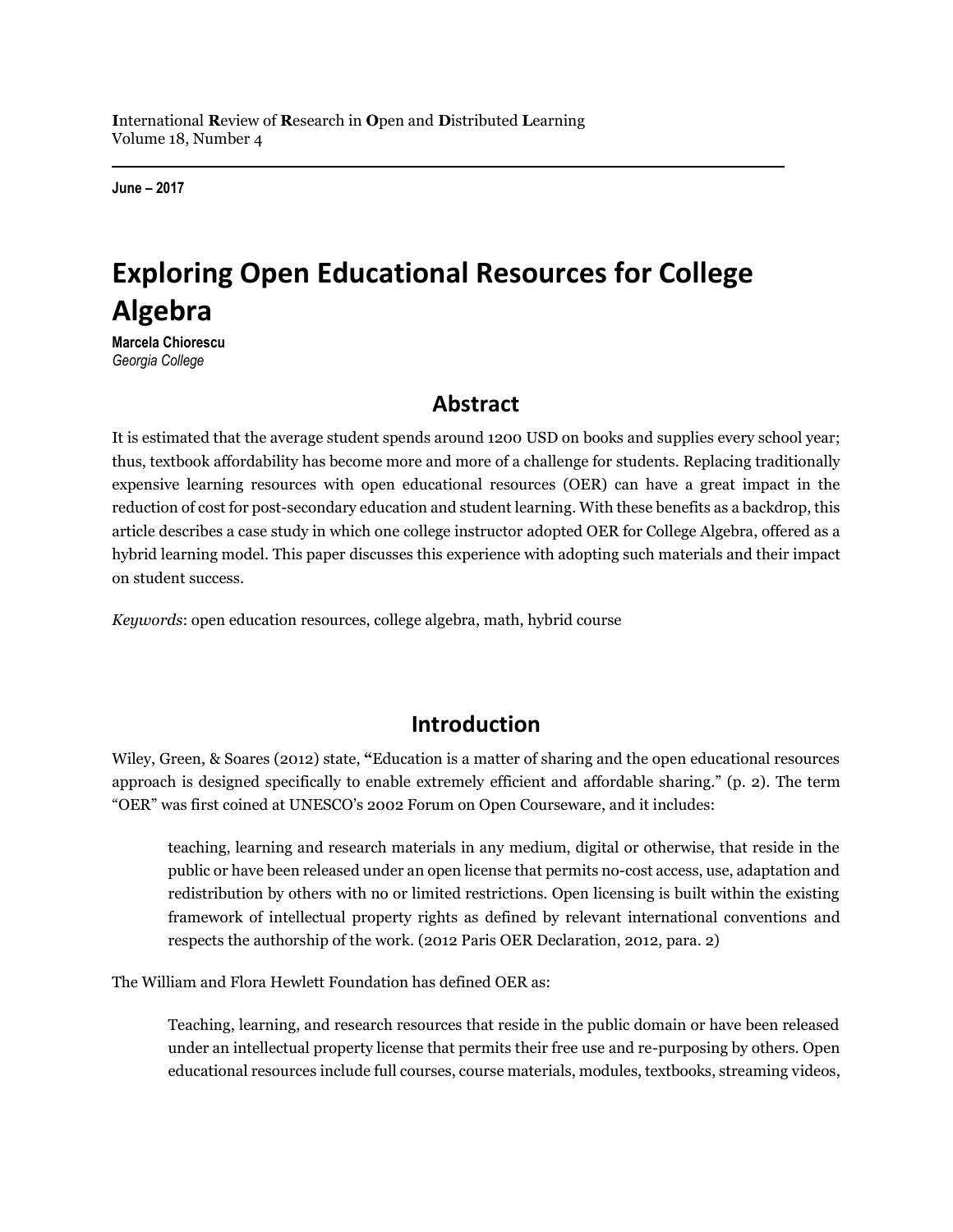tests, software, and any other tools, materials, or techniques used to support access to knowledge. (Atkins, Brown, & Hammond, 2007, p. 4)

The main principle behind OER is simple: educational materials should be free and legally available for anyone to reuse, revise, remix, and redistribute. A large number of these materials have already been created; they have the potential to substitute the traditional textbooks and offer a more affordable option for students. According to NBC's review of Bureau of Labor Statistics (BLS) data by Popken (2015), textbook prices have risen over three times the rate of inflation from January 1977 to June 2015, a 1,041% increase. The College Board estimated that at a four-year public college a student spends on average annually \$1200 on textbooks and supplies (College Board, 2015). Wiley & Green (2012) state that students spend an average of \$900 per year on textbooks. For community college students, this amount can approach the total cost of tuition. OER can provide great savings without compromising the quality of education (Hilton & Wiley, 2011).

Allen & Seaman (2016), in their 2015 study on OER in U.S. Higher Education, surveyed over 3,000 faculty members. They reported that awareness of OER among faculty has increased from 20% in 2014-2015 to 25% in 2015-2016. The results of the same survey further indicate that the most cited barrier for faculty to adopt OER is the effort required to find and evaluate these educational resources:

I'd love to be given a redirection towards good catalogs of open-education resources, along with some sort of feedback from users who have successfully (or unsuccessfully!) incorporated them into their courses. (Full-time Natural and Physical Sciences Faculty) (Allen & Seaman, 2016, p. 31);

My biggest hindrance to switching to more open books and OERs is simply the amount of time it takes to find all of these resources on my own. I've gotten to know more common sites to help in these searches, but I've not taken the time to really decide to make the big switch from what I have now (mostly publisher and self-created materials) to the available OERs. (Full-time Social Sciences Faculty) (Allen & Seaman, 2016, p. 31)

The same study notes that compared to the previous report, "there has been a decrease in faculty concerns about permission to use or change OER materials, and an increase in concerns about the quality of OER and that it is timely and up-to-date. There has also been an increase in faculty reporting that OER not being used by other faculty represents a barrier." (Allen & Seaman, 2016, p. 33)

We are looking into adopting OpenStax Precalculus to decrease cost to students. However, we are concerned with the content and its rigor. The book lacks depth in a number of topics. Also, there are some faculty who would like a textbook that has online homework for students. (Full-time Mathematics Faculty) (Allen & Seaman, 2016, p. 34)

A resource that lists available course materials along with cost, list of supplementary materials, and reviews by other faculty members. It would be nice to have an independent website that offered this for materials from multiple publishers/sources. (Full-time Mathematics Faculty) (Allen & Seaman, 2016, p. 39)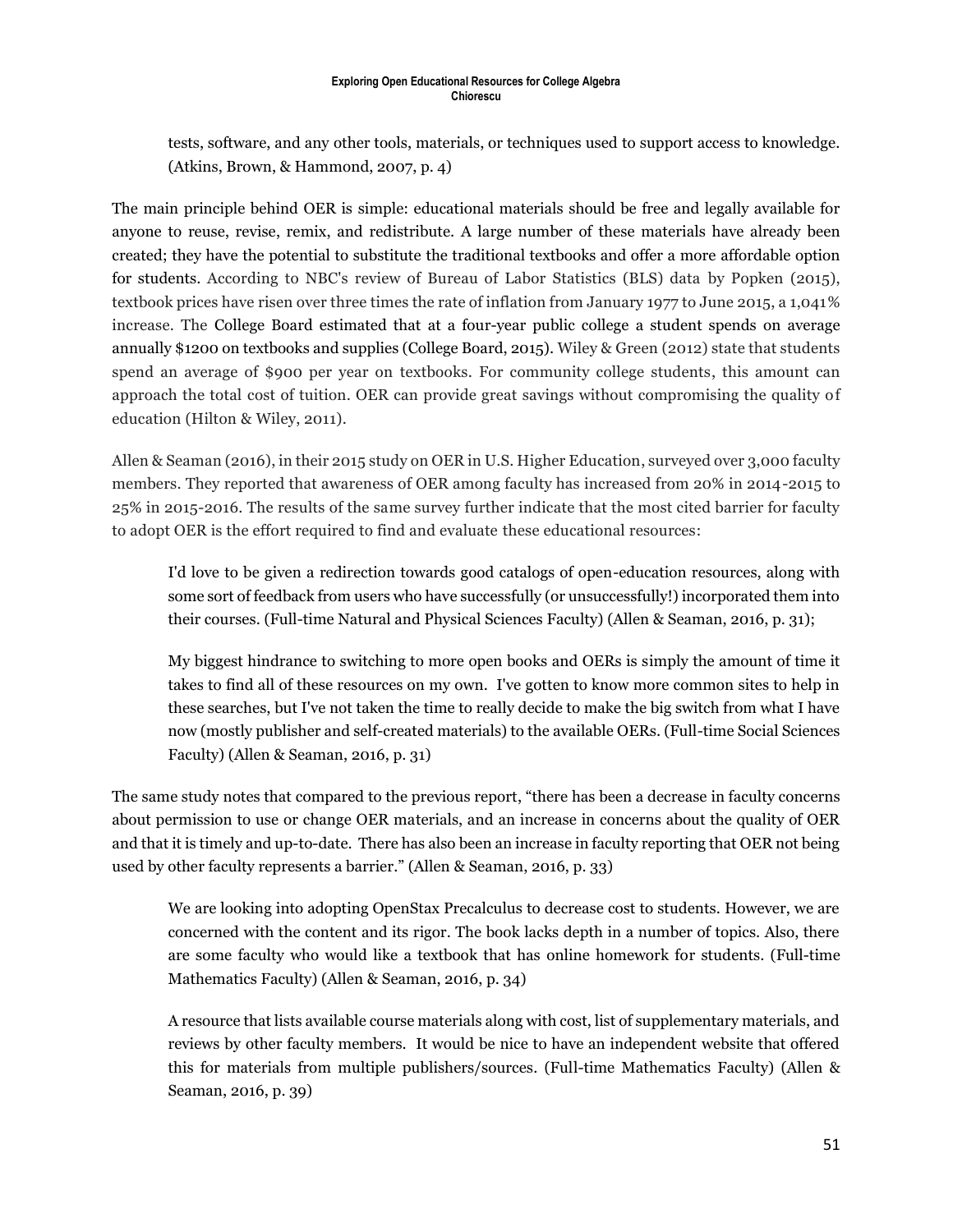This national study indicates that the OER adoption by faculty might increase if there are more empirical research studies on its quality and efficacy. While some research has been done on OER efficacy, it is still preliminary. Particularly within the field of post-secondary mathematics education, very little research has been done. I next review the OER math studies that have been completed.

Hilton III, Gaudet, Clark, Robinson, and Wiley (2013) analyzed the adoption of a collection of open resources across five different mathematics classes by the Scottsdale Community College (SCC) in Arizona, USA. Mathematics faculty adopted open resources in their courses out of concern for their students who use grants, tuitions waivers, and loans to pay for their education. In Fall 2012, 2043 students across five different courses used OER. The withdrawal rates and the grade rates of these courses were compared to the results of two previous years. With the exception of one course, Math 09x, there were no changes in the rates of completion. The negative results obtained for Math 09x might be attributed to different factors other than the adoption of OER. Overall, students who used the OER adopted for these courses saved money and did not have statistically significantly changes in their educational outcomes.

In their study, Pawlyshyn, Braddlee, Casper, and Miller (2013) reported on the adoption of OER in a basic math course at Mercy College in New York. In Fall 2012, 695 students used OER in a basic math course. Comparing the results of these students with those who did not utilize OER in Fall 2011, they found an increase in the grade rates from 63.6% in Fall 2011 to 68.9% in Fall 2012.

In one of the largest studies of the impact of OER (Fisher, Hilton, Robinson, & Wiley, 2015) involving nearly 5,000 students using OER and over 11,000 students using commercial textbooks in 10 institutions throughout the U.S. and enrolled in 15 different courses (eight were math courses). Fisher, Hilton, Robinson, and Wiley, chose three important metrics to determine the influence of OER: course completion, final grade of C- or higher, and course grade. They reported that students who utilized OER generally performed the same or better compared to the other who did not use OER.

These three publications suggest that same or better educational outcomes result from adopting OER, in addition to significant savings for students. Hilton III (2016) analyzed 16 research studies involving OER (across a variety of subjects) and noted, "students and faculty members generally find that OER are comparable in quality to traditional learning resources, and that the use of OER does not appear to negatively influence student learning." (Hilton, 2016, p. 588)

As mentioned above, faculty who are aware of OER are concerned about the quality of OER and feedback regarding the use of these resources. The purpose of this study is to share a case study based on my experience of adopting open educational resources in a hybrid math course, College Algebra, at Georgia College during Spring 2015. After presenting the context of the study I will discuss the results.

## **Context of the Study**

Georgia College (GC), a college town located in Milledgeville, GA, about 100 miles southeast of Atlanta, is Georgia's designated public liberal arts university. It has approximately 5,900 undergraduate students and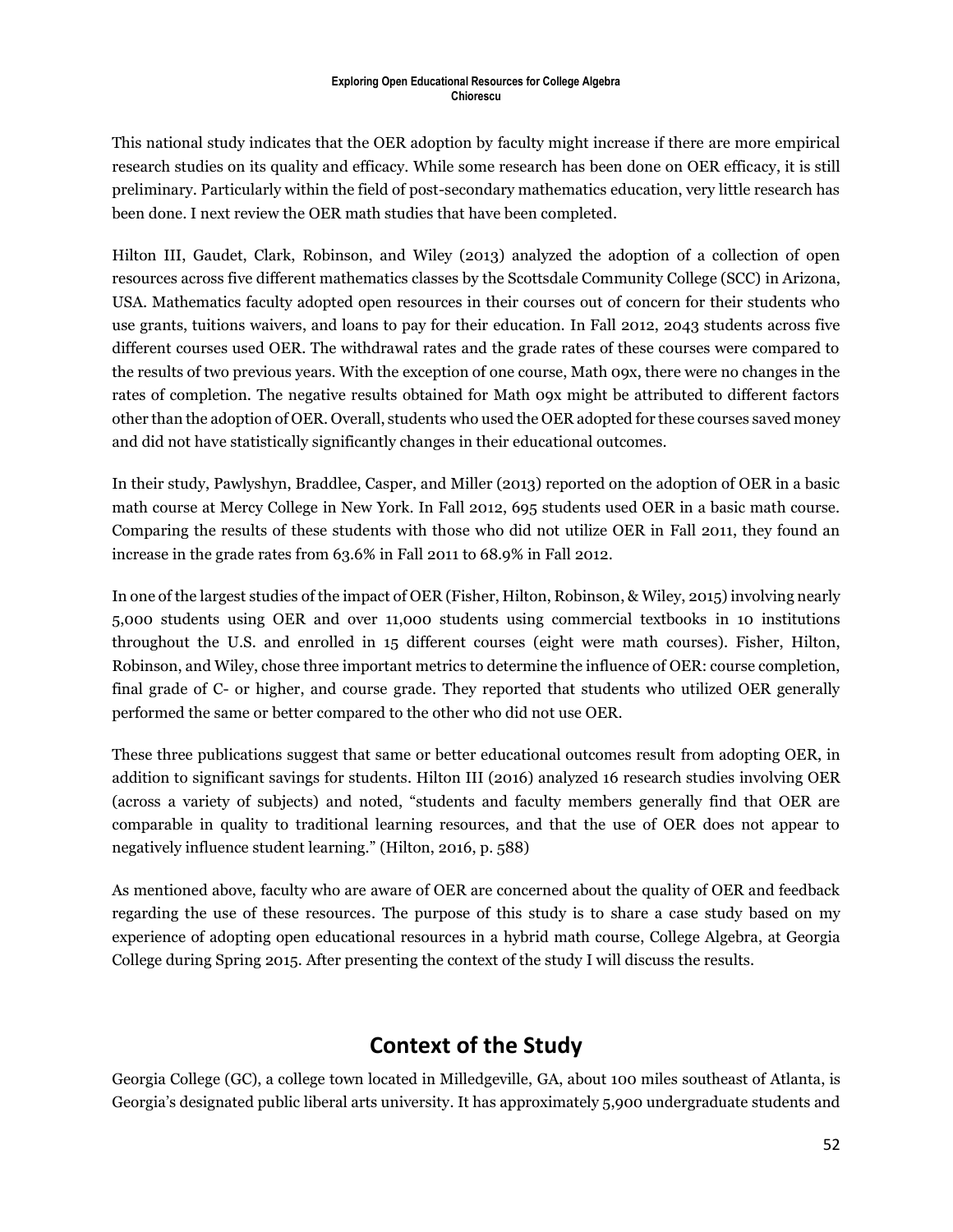300 graduate students in 37 undergraduate programs and 25 graduate programs. The Department of Mathematics offers a Bachelor of Science in mathematics with an optional teaching concentration. It has about 80 major students instructed by 18 full time faculty. Mathematics, as a cornerstone of a liberal arts education, is required at GC for every student. As part of their core courses, Georgia College's students must complete three hours in the Area A2 Quantitative Skills. The courses that satisfy this requirement are: Quantitative Skills and Reasoning, Introduction to Mathematical Modeling, College Algebra, College Trigonometry, Precalculus, and Calculus I.

College Algebra was introduced in Fall 2011 with the goal to enhance the algebraic knowledge of our students necessary for upper-level math courses and courses in other disciplines. It is one of the courses that "bridge the gap between the ideas emphasized in the high school and in college by treating topics of secondary algebra in the college course more in the light of higher mathematics, and with greater stress on logical considerations" (Rietz, 1910, p. 52). It has been offered using a hybrid learning model, the emporium model, a model of instruction that is based on the principle "Students learn math by doing math not by listening to someone talk about doing math" ("The National Center for Academic Transformation", 2013, p. 3). Many institutions adopted multiple variations of this model. At Georgia College, the characteristics of the Emporium Model are the following:

- Students are required to attend one meeting per week at a fixed time with their instructor;
- Students are required to spend a minimum of three flexible hours in the Emporium Lab, where they work on their assignments having on-demand personalized assistance from instructors and undergraduate learning assistants; and
- All the course materials (syllabus, daily schedule, videos, tutorials, and e-textbook) and assignments (homework, quizzes and tests) are provided through online software.

The course is taught by two instructors (the same instructors who designed the course) every Fall and Spring. Each instructor teaches four sections of this course for a total of about 160 students per semester. The only course material required for students is an access code for the online software MyMathLab. The code provides access to all course materials, including the e-textbook version of the College Algebra & Trigonometry, 5th Edition by Lial, L. M., Hornsby J., Schneider I. D., and Daniels, C. (2012). The online software is a very important course requirement, since the students use it to complete their homework, quizzes, tests, and final exam. Students enrolled in this class must pay \$114 for the access code to this online software.

In Fall 2014 with the support of an Affordable Learning Georgia Textbook Transformation Grant from University System of Georgia (USG) and with collaboration with one of GC's librarians, I decided to explore the adoption of OER for College Algebra for Spring 2015. Affordable Learning Georgia is a USG's initiative to support reducing the cost of textbooks and the enhancement of GALILEO, Georgia's Virtual Library. The Textbook Transformation Grants are intended to lower the cost of course materials for students by supporting institutions to pilot different textbook approaches, including adoption, adaptation, and creation of OER.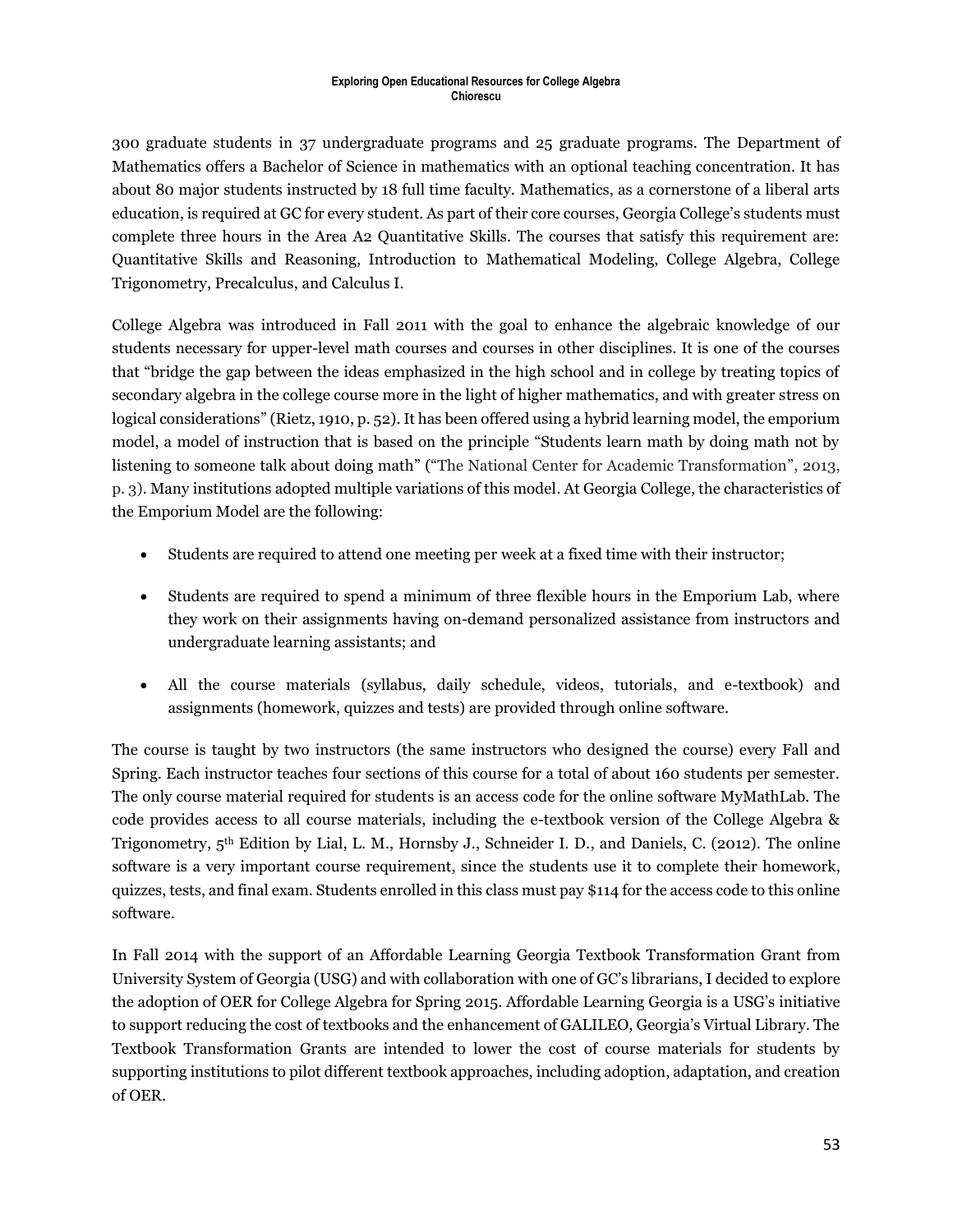In addition to saving students money, another key reason for piloting open education resources was to personalize my course, namely to rearrange the topics of the course to fit with my teaching style. I was unsatisfied with how some of the topics were treated in the commercial textbooks, especially the textbook we were using prior to Spring 2015.

After extensive research, I decided to replace the old textbook with the free open source e-book, College Algebra,  $3^{rd}$  edition by Stitz C. and Zeager, J. (2013). The advantage of this e-textbook is that it can be packaged with access to the online instructional software, WebAssign, which provides access to online assignments generated from the exercises of this book. Because College Algebra is offered as a hybrid course, the option of having the textbook bundled with online instructional software is a must. This requirement made the adoption of a low-cost textbook for this class a challenge, since there were few reliable low-cost online math software available. Compared with MyMathLab, WebAssign has a limited amount of supplemental course materials. To compensate for the lack of resources, in collaboration with my librarian colleague, I decided to create a LibGuide (Library-Specific Springshare Product) with supplemental materials on GC library's website. I arranged the topics of the course in five modules, very similar to the chapters in a book (<http://libguides.gcsu.edu/math1111>). In each section, every module contains learning objectives, links to the sections of the e-book that align with the particular content, and a collection of links to videos and tutorials. I did not create the videos or tutorials due to time constraints, but I asked for permission to use tutorials or videos I found online and were copyrighted. The LibGuide gave me the opportunity to arrange the topics of the course in the order that I prefer and to include the examples and tutorials that I think help the student the most.

Due to technical problems, which will be described in the discussion section, in Fall 2015 I returned to the traditional resources that I used before Spring 2015.

## **Results**

My main research questions for this study were:

- How much money did the students save because of my adoption of open and affordable course materials?
- Did students achieve different levels of academic success as a result of the new curriculum?

In Spring 2015, my four sections of College Algebra, 159 students in total, used the low-cost course materials. The free open textbook packaged with the online software WebAssign was priced at \$27.95. Compared to \$114 required the previous semester, this price was a 75% (\$86.05) savings for every student and a total of \$13,681.95 savings for all students registered.

The Spring 2015 students had the same number of proctored tests (including the final exam) taken online as in the previous semesters and in the next semester. The test questions were not the same (although they were of equivalent difficulty) as in the previous semesters or the following semester, since I used a different,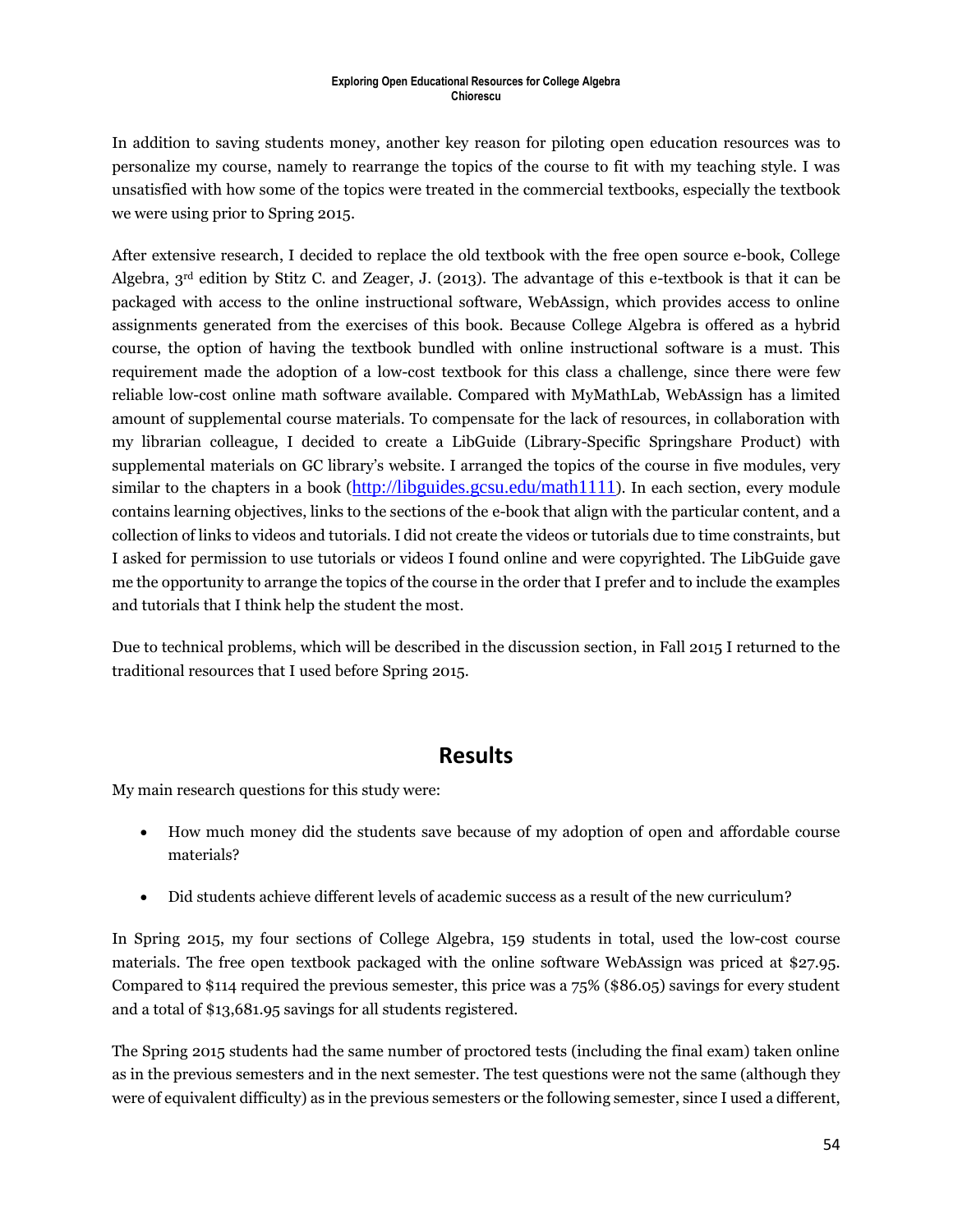although very similar, online software package. To determine the academic impact of the new textbook, I analyzed the grade distribution during Spring 2015 compared to previous two semesters: Spring 2014 and Fall 2014, and the following semester Fall 2015. These results are shown in Table 1. The percentage of students who earned C or better was slightly higher in Spring 2015 than in Spring 2014, Fall 2014 or Fall 2015. A z-test of proportions shows that this change is significant at p < 0.05 when comparing Spring 2015 (OER) versus Spring 2014 and Fall 2015 (traditional textbook). There was no significant difference between Spring 2015 (OER) and Fall 2014 (traditional textbook).

Table 1

### *Percentage of Students Who Earned C or Better*

| College Algebra                               | Spring 2014 | Fall 2014 | <b>Spring</b><br>2015 | Fall 2015 |
|-----------------------------------------------|-------------|-----------|-----------------------|-----------|
| Percentage of students who earned C or better | 78.2%       | 80.9%     | 84.3%                 | 77.2%     |

Examining Table 2 we observe that 37.1% of the students received A in Spring 2015, a statistically significant change at p<0.05 compared with Spring 2014, Fall 2014 and Fall 2015. This seems to suggest that students performed better when they used OER. The same table indicates that only 5% of the students withdrew from the course in Spring 2015 compared with 9.9% in Spring 2014, 8.8% in Fall 2014 and 10% in Fall 2015. The z-test of proportions shows that this change is significant at p<0.05, indicating that students were statistically *less* likely to withdraw from the course when the lower cost materials were utilized.

Table 2

*Grade Distribution*

|                            | A     | B     | C     | D    | F    | W    |
|----------------------------|-------|-------|-------|------|------|------|
| Spring 2014 (151 students) | 29.8% | 35.8% | 12.6% | 5.3% | 6.6% | 9.9% |
| Fall 2014 (147 students)   | 27.9% | 34%   | 19.1% | 6.8% | 3.4% | 8.8% |
| Spring 2015 (159 students) | 37.1% | 34%   | 13.2% | 5.7% | 5%   | 5%   |
| Fall 2015 (149 students)   | 29.5% | 32.9% | 14.8% | 4.7% | 8.1% | 10%  |

At the end of the semester, I also surveyed the students to learn a bit about their perception for the free etextbook, the WebAssign software, and the LibGuide. There were 159 students surveyed and 125 of them responded for a response rate of 83%. Since most of the students who enrolled in this course are placed in this course by their advisors, it was unsurprising that only 25% of the students answered "Yes" to the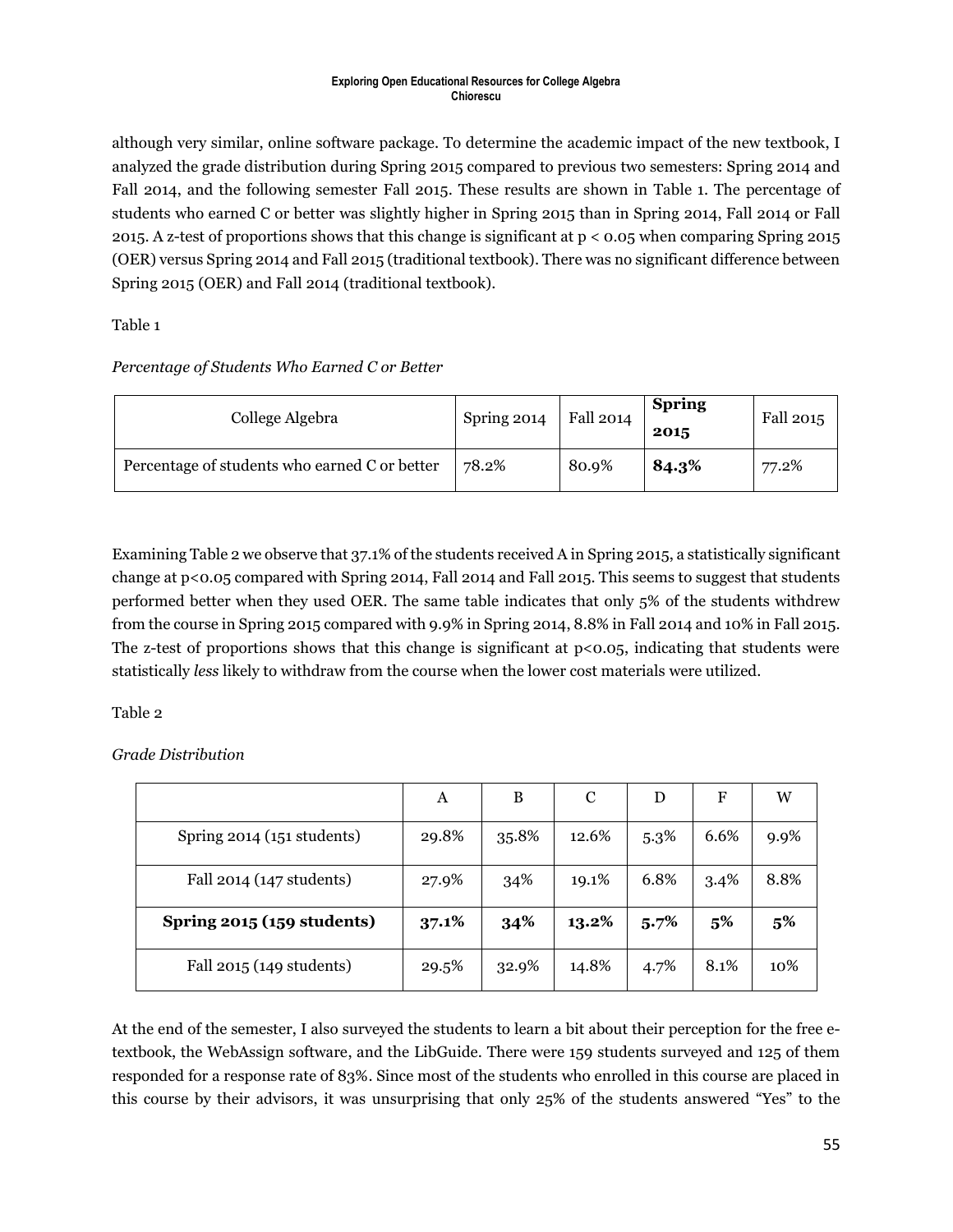question: "Did the cost of the course materials influence your decision to enroll in this course?" Some of them commented: "I did not know this when I enrolled but the price difference made me very happy and it relieved a lot of stress to know I was paying so little," "Needed elective, but the low cost was awesome," and,

I was enrolled by my adviser because freshmen do not make their own schedules. However, I am very thankful that the course materials were offered at such a great price! It definitely encourages me to take and continue with the course!

Among the students who answered the survey, 51% thought that the e-book was adequate for the course. Forty percent felt like this electronic version of the textbook was more difficult to handle, stating that it was not adequate. The other 9% of the students did not express an opinion about the e-book as they chose to rely heavily on the class notes and the tutorials provided by WebAssign and LibGuide.

Regarding the LibGuide, 70% of students said that it was easy to navigate and contain all the resources needed to successfully complete the course. Twenty five percent did not find it easy to navigate; 5% did not use it.

Although the online software WebAssign was found adequate by 75% of the students who answered the survey, students complained about many technical problems the software had during the semester, specifically that the software did not allow randomly chosen students to enter answers to some questions during homework and tests, it did not specify the format of the answer to be entered, and in addition to it lacking many tutorials, they complained of the software running very slow. \

## **Discussion and Conclusion**

One of the key findings from this study was that there were statistically significant fewer students who dropped the course after OER was implemented. It is interesting to note that in Fall 2015, when I returned to using the traditional textbook, the withdraw rate went up again to a rate comparable to the other semesters where traditional textbooks were primarily used. It is also important to note that student grades were higher when the OER course was used, comparing Spring 2015 with Spring 2014. Thus although fewer students withdrew from the course (and we might suppose that students who withdraw are most likely to receive low grades) student performance actually improved with the open textbooks.

Looking back at these results from (Hilton III, 2016; Hilton III, Gaudet, Clark, Robinson, & Wiley, 2013; Pawlyshyn, Braddlee, Casper, & Miller, 2013) and comparing them with the results of this study, I noticed the same trend. When adopting OER in a hybrid course, students also perform the same or better compared to the case when traditional textbook is used.

Although only 25% of the students registered in this course in Spring 2015 because of the low-cost of the course requirements, all students benefited from the use of the free open textbook and reduced cost of the online software.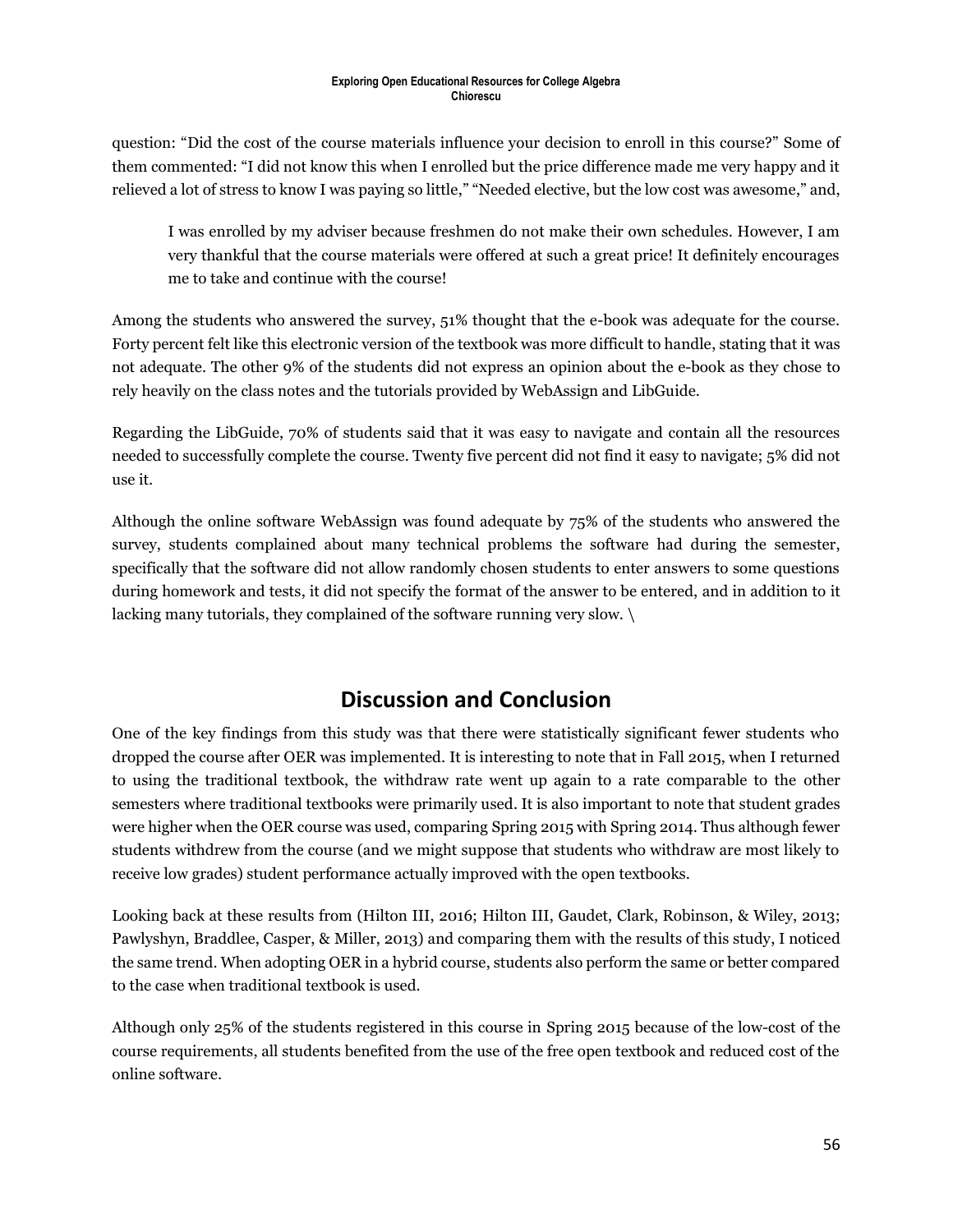Students found the open textbook supplemented by the LibGuide adequate for this course. From my point of view, the use of these materials provided me the opportunity to personalize the course materials to align with my teaching style. There are many topics that I like to approach differently and in a varied order than in the commercial textbook; this pilot gave me the opportunity to modify resources to fit my teaching needs.

Although the textbook and the LibGuide were adequate for the course, the online software WebAssign was not. WebAssign had many technical problems, especially during the tests. Besides the fact that the program was very slow (a challenge during quizzes and tests), there were many times where the program gave random errors (it would not allow the student to type an answer for some exercises or for all students, making it hard to identify the problem) and many exercises would not specify the format of the answer. It was very frustrating for me and for my students. Being a hybrid course with all the assignments (homework, quizzes, tests, and final exam) taken online, this course needs reliable software.

Overall, OER have the potential to save money to our students with almost no significant effect on learning outcomes. Furthermore, OER also allow teachers to engage with the course materials. They can now change and rewrite the content of the course to fit with their teaching style, can implement new pedagogies, and can personalize their educational materials in a manner that was not previously possible.

## **Acknowledgments**

The author thanks the William and Flora Hewlett Foundation that sponsored this research. The William and Flora Hewlett Foundation funded this independently conducted research without influence over the design, data collection, analysis, or interpretation of the results. The author also acknowledges the great support from the Open Education Group.

## References

- 2012 Paris OER Declaration. (2012, June 22). UNESCO. Retrieved from [http://www.unesco.org/new/fileadmin/MULTIMEDIA/HQ/CI/WPFD2009/English\\_Declaratio](http://www.unesco.org/new/fileadmin/MULTIMEDIA/HQ/CI/WPFD2009/English_Declaration.html) [n.html](http://www.unesco.org/new/fileadmin/MULTIMEDIA/HQ/CI/WPFD2009/English_Declaration.html)
- Allen, I. E., & Seaman, J. (2016, July). *Opening the textbook: Educational resources in U.S. higher education, 2015-16.* Babson Survey Research Group. Retrieved from <http://www.onlinelearningsurvey.com/reports/openingthetextbook2016.pdf>
- Atkins, D. E., Brown, J. S., & Hammond, A. L. (2007, February). *A review of the open educational resources (OER) movement: Achievements, challenges, and new opportunities*. Report to the William and Flora Hewlett Foundation. Retrieved from <http://www.hewlett.org/uploads/files/ReviewoftheOERMovement.pdf>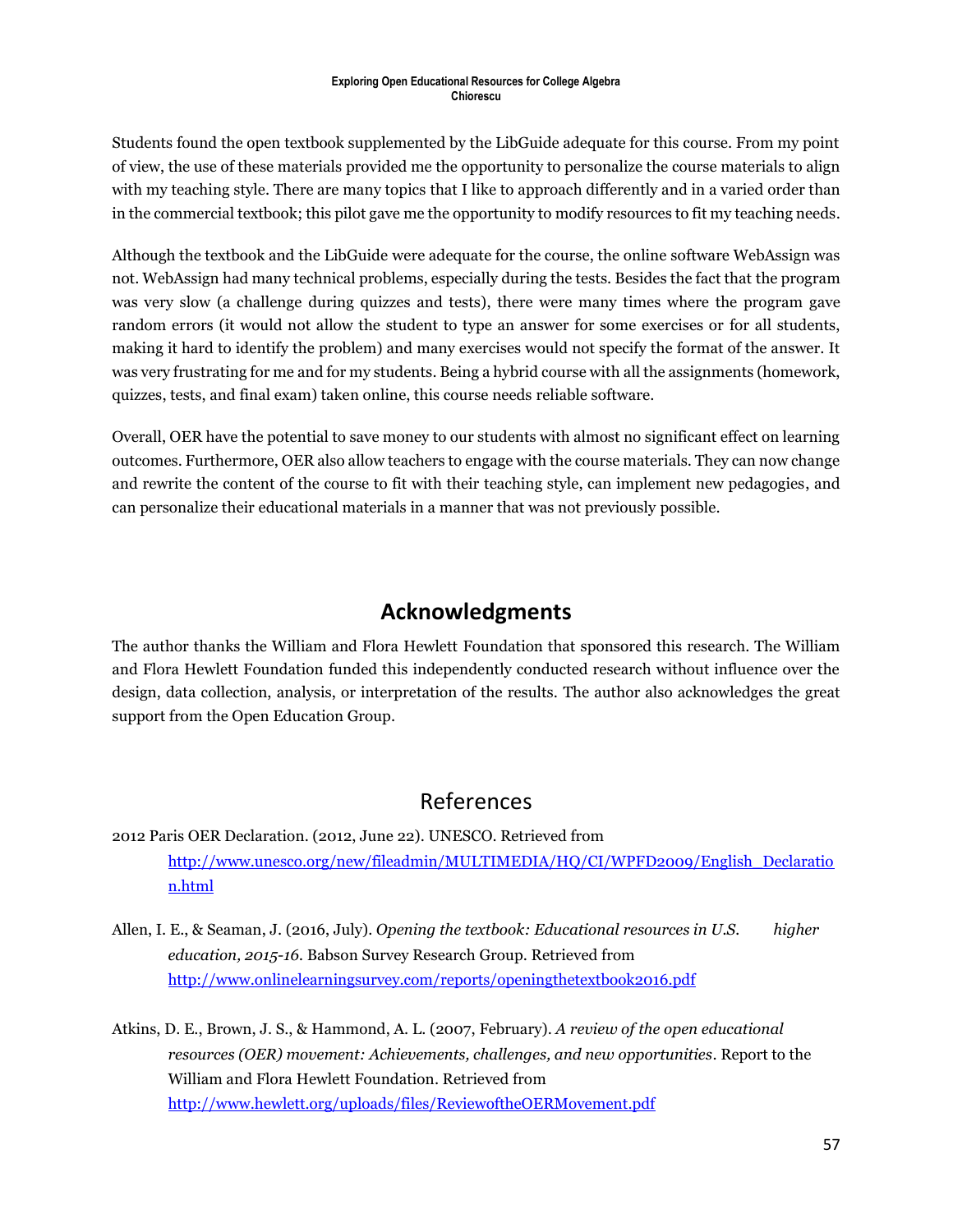College Board. (2015). Trends in college pricing 2015 [PDF report]. Retrieved from <http://trends.collegeboard.org/sites/default/files/2015-trends-college-pricing-final-508.pdf>

- Hilton, J. III. (2016). Open educational resources and college textbook choices: a review of research on efficacy and perceptions. *Educational Technology Research and Development, 1*(18). Retrieved from<http://link.springer.com/article/10.1007/s11423-016-9434-9/fulltext.html>
- Hilton, J. III, Gaudet, D., Clark, P., Robinson, J., & Wiley, D. (2013). The adoption of open educational resources by one community college math department. *The International Review of Research in Open and Distributed Learning, 14*(4). Retrieved from <http://www.irrodl.org/index.php/irrodl/article/view/1523/2652>
- Hilton, J. III, & Wiley, D. (2011). Open-access textbooks and financial sustainability: A case study on Flat World Knowledge. *The International Review of Research in Open and Distance Learning, 12*(5). Retrieved from<http://www.irrodl.org/index.php/irrodl/article/view/960/1860>
- Pawlyshyn, N., Braddlee, D., Casper, L., & Miller, H. (2013). Adopting OER: A case study of crossinstitutional collaboration and innovation. Educause Review. Retrieved from [http://www.educause.edu/ero/article/adopting-oer-case-study-cross-institutional-collaboration](http://www.educause.edu/ero/article/adopting-oer-case-study-cross-institutional-collaboration-and-innovation)[and-innovation](http://www.educause.edu/ero/article/adopting-oer-case-study-cross-institutional-collaboration-and-innovation)
- Popken, B. (2015). College textbook prices have risen 1,041 percent since 1977 [Press release]. Retrieved from [http://www.nbcnews.com/feature/freshman-year/college-textbook-prices-have-risen-812](http://www.nbcnews.com/feature/freshman-year/college-textbook-prices-have-risen-812-percent-1978-n399926) [percent-1978-n399926](http://www.nbcnews.com/feature/freshman-year/college-textbook-prices-have-risen-812-percent-1978-n399926)

Rietz, H.L. (1910). The teaching of college algebra. *The American Mathematical Monthly*, *17* (3), 51-55

- The National Center for Academic Transformation. (2013). *How to Redesign a Developmental Math Program Using the Emporium Model.* Retrieved from [http://www.thencat.org/Guides/DevMath/Redesign%20Dev%20Math%20Using%20the%20Em](http://www.thencat.org/Guides/DevMath/Redesign%20Dev%20Math%20Using%20the%20Emporium%20Model.pdf) [porium%20Model.pdf](http://www.thencat.org/Guides/DevMath/Redesign%20Dev%20Math%20Using%20the%20Emporium%20Model.pdf)
- Wiley, D., & Green, C. (2012). Why openness in education? In D. G. Oblinger (Ed.), *Game changers: Education and information technologies.* Educause. Retrieved from <https://net.educause.edu/ir/library/pdf/pub72036.pdf>
- Wiley, D., Green, C., & Soares, L. (2012, February). Dramatically bringing down the coast of education with OER. How open education resources unlock the door to free learning. *Center for American Progress.* Educause. Retrieved from [https://www.americanprogress.org/wp](https://www.americanprogress.org/wp-content/uploads/issues/2012/02/pdf/open_education_resources.pdf)[content/uploads/issues/2012/02/pdf/open\\_education\\_resources.pdf](https://www.americanprogress.org/wp-content/uploads/issues/2012/02/pdf/open_education_resources.pdf)